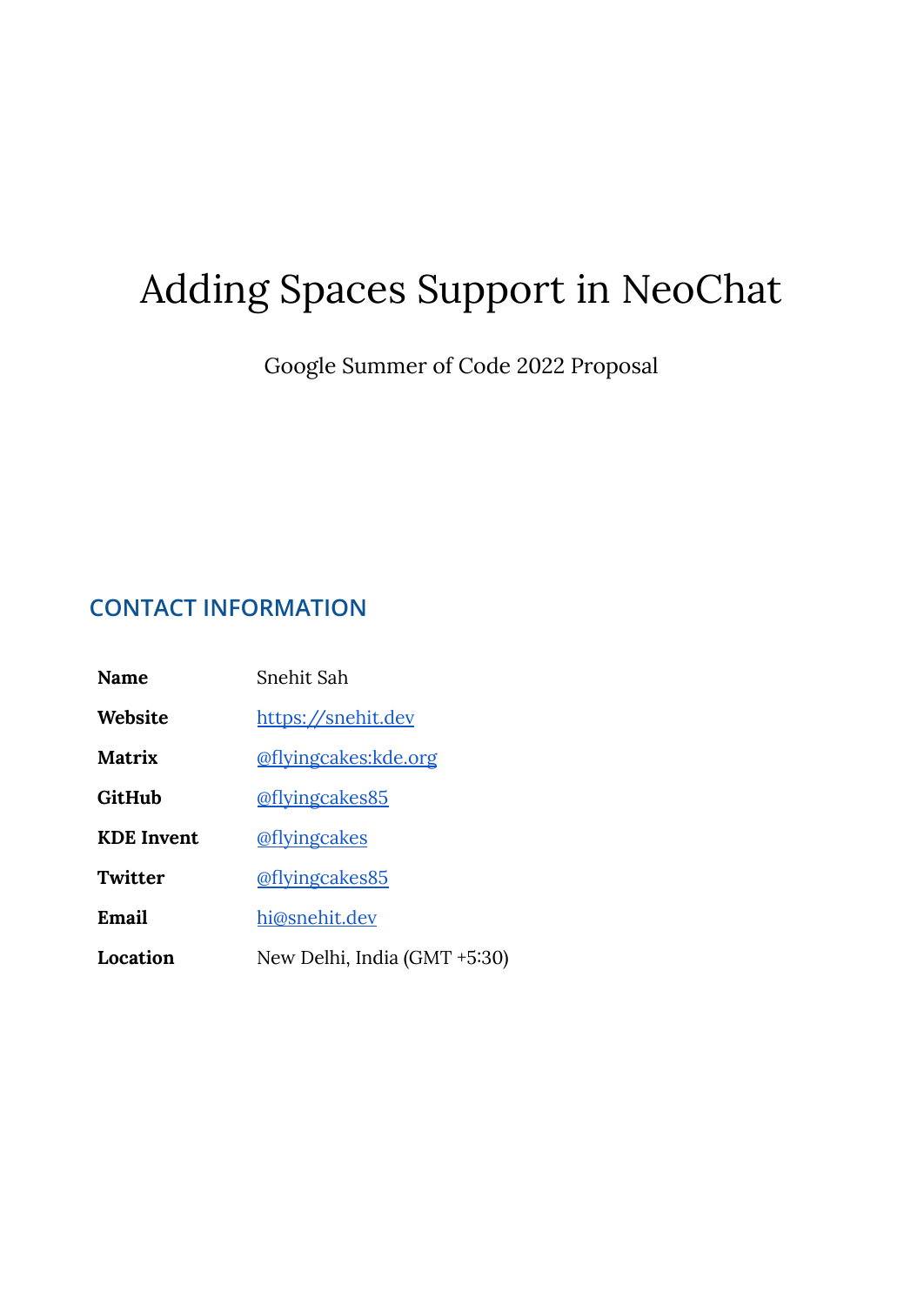# **PROJECT INFORMATION**

| Title                | Adding Spaces Support in NeoChat |
|----------------------|----------------------------------|
| Duration             | 350 hours                        |
| <b>Expected time</b> | 12 weeks                         |

## **ABSTRACT**

Spaces are a feature in Matrix to group related rooms. Spaces can be nested and have their summary page. A room may belong to multiple spaces at the same time. **This makes discovery of rooms easier for end-users, and at the same time allows communities to drive more participation.**

NeoChat and LibQuotient (the underlying library currently) don't support spaces. Having this support will make it a more viable and feature-rich Matrix client, up to date with the latest Matrix specification.

Spaces were introduced in [MSC1772](https://github.com/matrix-org/matrix-spec-proposals/pull/1772) and there is a related open feature [request](https://invent.kde.org/network/neochat/-/issues/361) on the NeoChat bug tracker.

## **PROJECT GOALS AND BENEFITS**

This project aims to add Spaces support in NeoChat. More specifically, users should be able to

- 1. View Space details (rooms, topic, description etc)
- 2. Join existing Spaces and child rooms
- 3. Create new Spaces (public or private)
- 4. Set and view Space landing page
- 5. Allow space administrators to make changes to Space settings
- 6. Allow space administrators to set users to automatically join certain room(s) when they join a Space

In the process, I also aim to make contributions to LibQuotient, which is the library NeoChat relies on.

Currently, NeoChat can only list Spaces on the sidebar. (MR [309](https://invent.kde.org/network/neochat/-/merge_requests/309)) Other features are missing. Spaces are treated as normal rooms, and room membership changes are shown when opening a Space in NeoChat.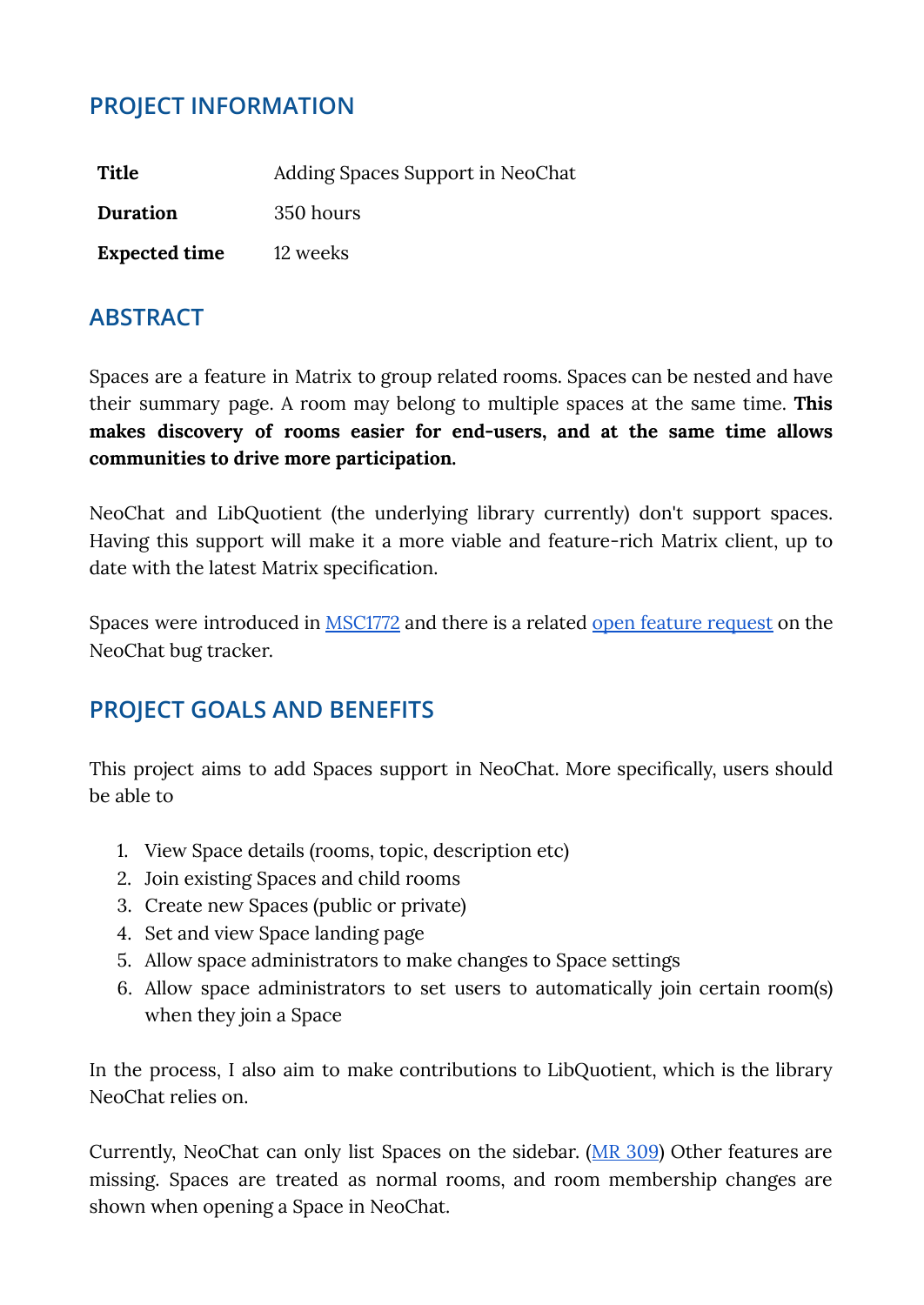The benefits include easy discovery of rooms by users and driving more participation as users will easily find the right rooms to talk in.

# **IMPLEMENTATION**

NeoChat uses LibQuotient for interacting with Matrix servers. Adding Spaces support to NeoChat will require making upstream contributions to LibQuotient.

The first step will be to have LibQuotient support spaces. As per the *[Matrix](https://spec.matrix.org/v1.2/client-server-api/#spaces) Client* Server [Specification,](https://spec.matrix.org/v1.2/client-server-api/#spaces) Spaces can be identified via the [room](https://spec.matrix.org/v1.2/client-server-api/#types) type property m. space. LibQuotient already recognizes the Space room type ([commit](https://github.com/quotient-im/libQuotient/commit/59c9ca720093f2931c2eee1c0d5806d7e2e0c85f) link).

While a Space can have any room as its child, a room can declare a space as its parent only if either the parent too declares the room to be its child or the sender of m.space.parent event has sufficient power level in the Space to send m.space.child event. LibQuotient needs to ensure the space hierarchy it reports satisfies this requirement.

The class Space will also be populated with required member functions. The most basic function is to get a list of rooms belonging to the Space. This can be done with a GET request at /\_matrix/client/v1/rooms/{roomId}/hierarchy. It needs to be ensured that LibQuotient API call returns a room only once, as a child room might appear multiple times in the Matrix GET request (for example, as a grandchild).

A new function will be added to LibQuotient that will allow creating Spaces

Once LibQuotient gets support for Spaces, I will move on NeoChat to add relevant user interface and API interaction with LibQuotient.

NeoChatRoom class in NeoChat source code will be extended to add the new Spaces functionality. Spaces will be treated as Rooms with different user functionalities (the same way that Matrix specifications treat it as). The user interface will be adjusted based on whether the specific room is a normal chat room or a Space.

On the user front, I will design a new display page for spaces in QML. This page will allow users to view child rooms and join them. The Space administrators will also be able to edit Space settings (name, description, default rooms etc). A new option will be added in the application menu to allow creating Space.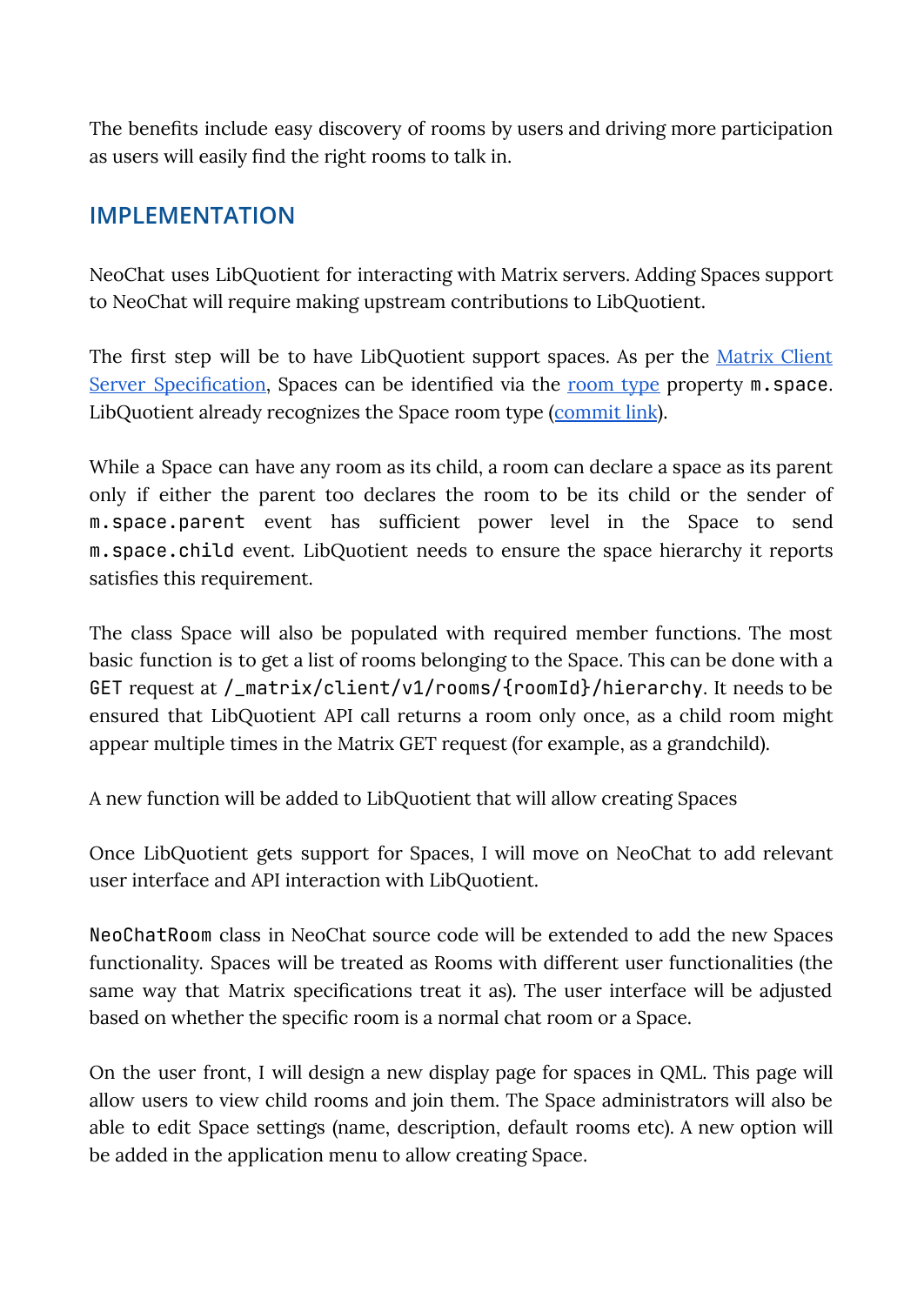## **TENTATIVE TIMELINE**

**● May 20 - June 12** - *Community Bonding Period*

Finalise meeting and report schedule with mentors; get a more technical grasp of how to go about adding required functionality to LibQuotient; play around with existing NeoChat source code to learn more about how the project is structured

● **Week 1 - 2** *( June 13 - June 26 )*

Work on implementing Spaces support in LibQuotient (create, edit Spaces).

**● Week 3** *( June 27 - July 3 )*

Update QuoTest to have tests for Spaces, and update existing tests if needed. Also add relevant usage instructions/ documentation.

**● Week 4** *( July 4 - July 10 )*

Finalise UI code for NeoChat with Spaces. At this point, the UI will need to be populated with dummy data.

**● Week 5 - 6** *( July 11 - July 24 )*

Work on integrating the new Spaces API from LibQuotient into NeoChat and test features. By this time, NeoChat is expected to be able to preview Spaces and join rooms.

**● Week 7 - 8** *( July 25 - August 7 )*

Work to enable NeoChat to be able to create / edit Spaces

**● Week 9 - 10** *( August 8 - August 21 )*

Any required bug fixes, finalising features, refactoring (if needed), updating / adding more documentation wherever required

I have kept two weeks as a buffer to compensate for any unexpected dependency breakages or major updates that turn out as necessary changes to accommodate the Spaces API. I will also use this time to polish related documentation.

Through the contribution period, I will post regular updates on my blog, and be in constant communication with my mentors over the NeoChat Matrix channel. I shall also be available for weekly meets/discussions to formally discuss my progress and decide for the upcoming weeks.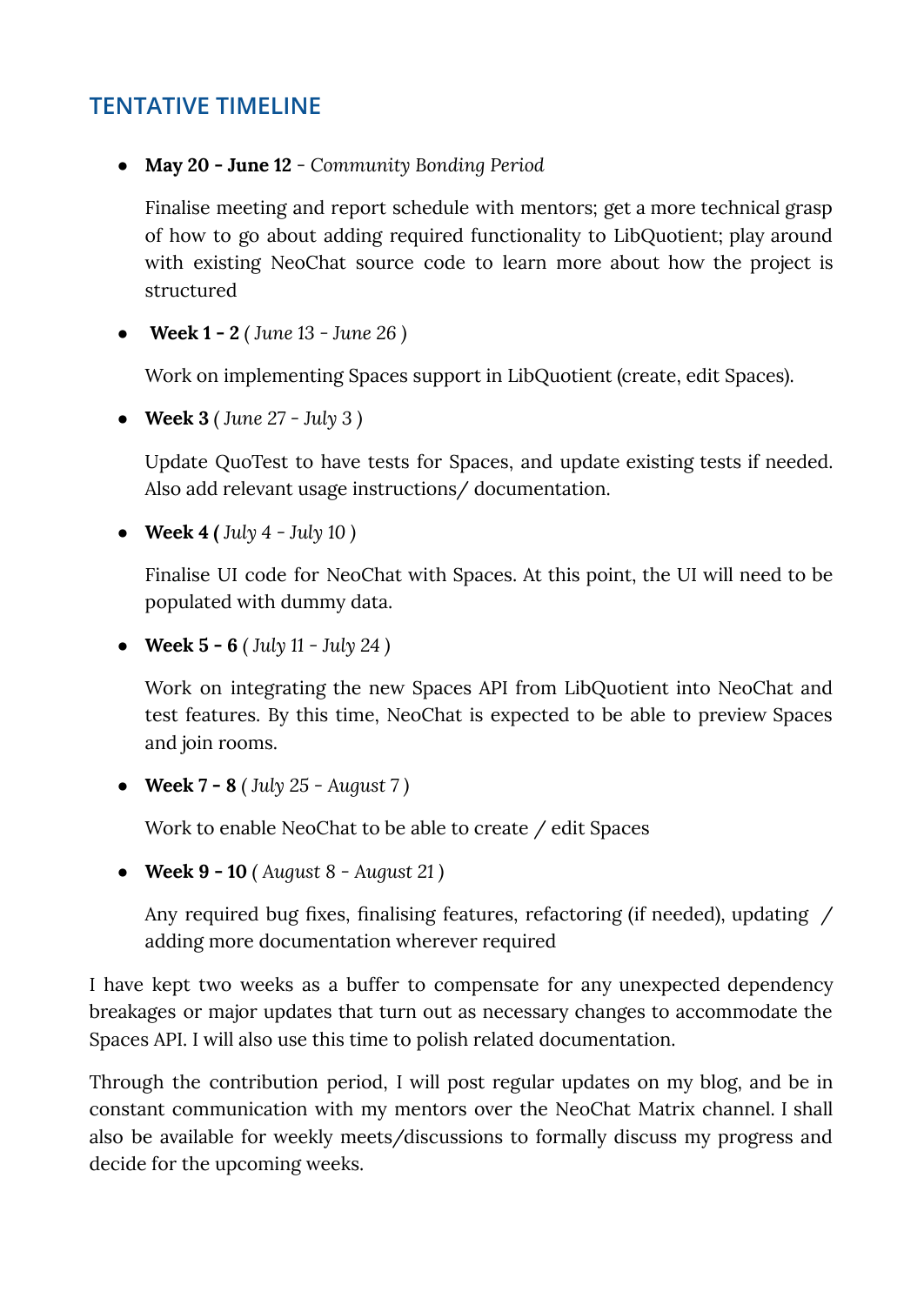## **UI DESIGNS**

These are the major changes to the UI that I propose to make.



### *Fig 1: Viewing a Space on Desktop*

| $\star$                                                                 | NeoChat                                                                  | $\overline{\phantom{a}}$ $\overline{\phantom{a}}$ |
|-------------------------------------------------------------------------|--------------------------------------------------------------------------|---------------------------------------------------|
| ≡<br>$\left  \cdot \right $                                             | FOSS Developers Group                                                    |                                                   |
| <b>Rooms</b>                                                            |                                                                          |                                                   |
| FOSS Developers UI/UX<br>flyingcakes: lets use penpot for designing UI! |                                                                          |                                                   |
| FOSS Developers CI<br>flyingcakes: builds are failing :/                | <b>FOSS Developers Group</b><br>S                                        |                                                   |
| FOSS Developers Web                                                     | Create a Space                                                           |                                                   |
| flyingcakes: any help with this server                                  |                                                                          |                                                   |
| FOSS Developers Off 1<br>flyingcakes: c++ certainly is the better       | Space Name<br>Space Topic                                                |                                                   |
| Spaces                                                                  | <b>Create Space</b>                                                      |                                                   |
| <b>FOSS Devolpers Group</b><br>8 Rooms                                  |                                                                          |                                                   |
| <b>KDE Development</b>                                                  | FOSS Developers UI/UX<br><b>JOIN</b><br>Discuss your UI ideas            |                                                   |
| 17 Rooms                                                                | <b>FOSS Developers CI</b><br><b>JOIN</b><br>Head in the clouds!          |                                                   |
|                                                                         | FOSS Developers Off topic<br><b>JOIN</b><br>When you've got to chill out |                                                   |
|                                                                         |                                                                          |                                                   |
|                                                                         |                                                                          |                                                   |

*Fig2: Creating a Space on Desktop*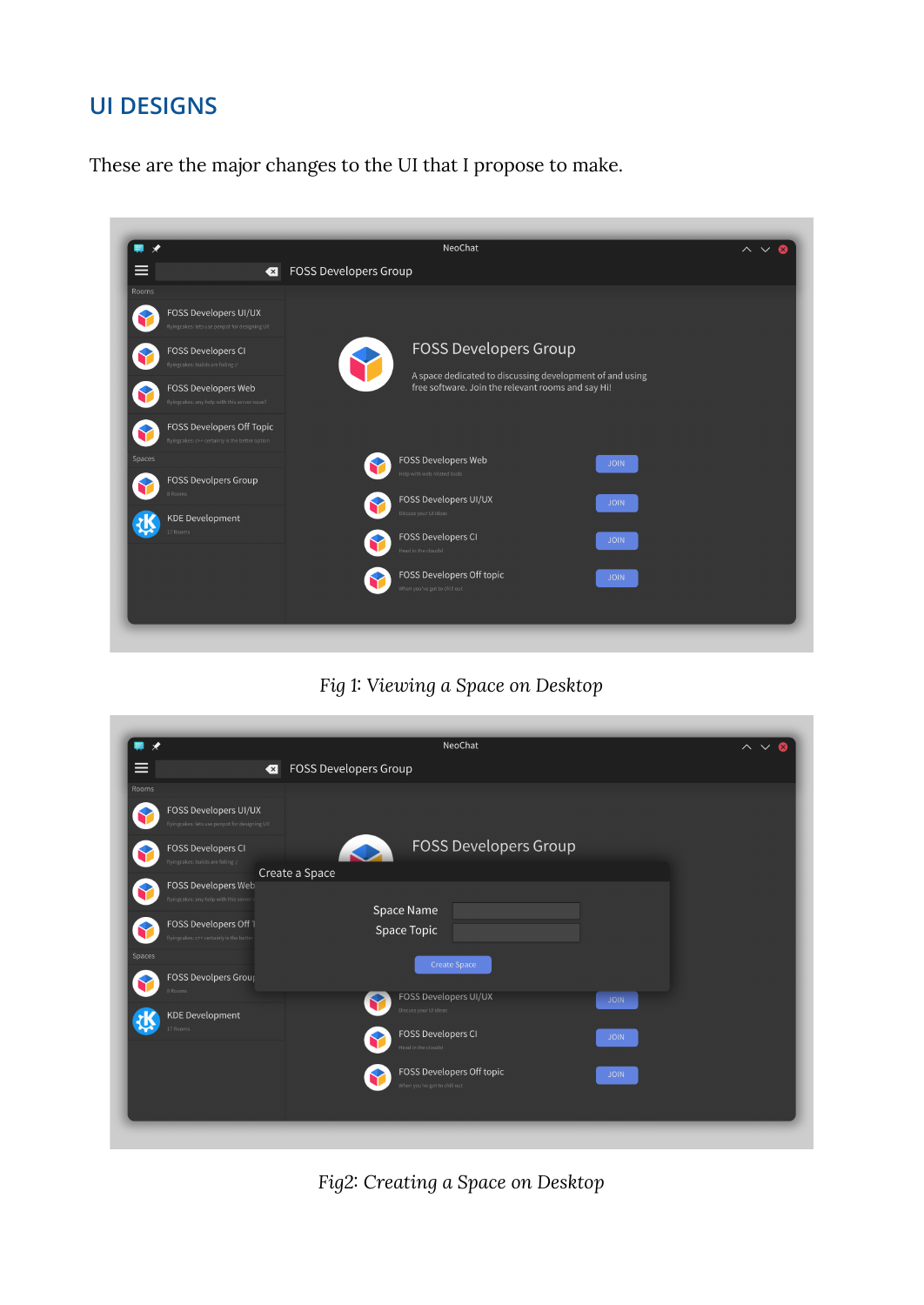

*Fig 3: Viewing Space page on Mobile*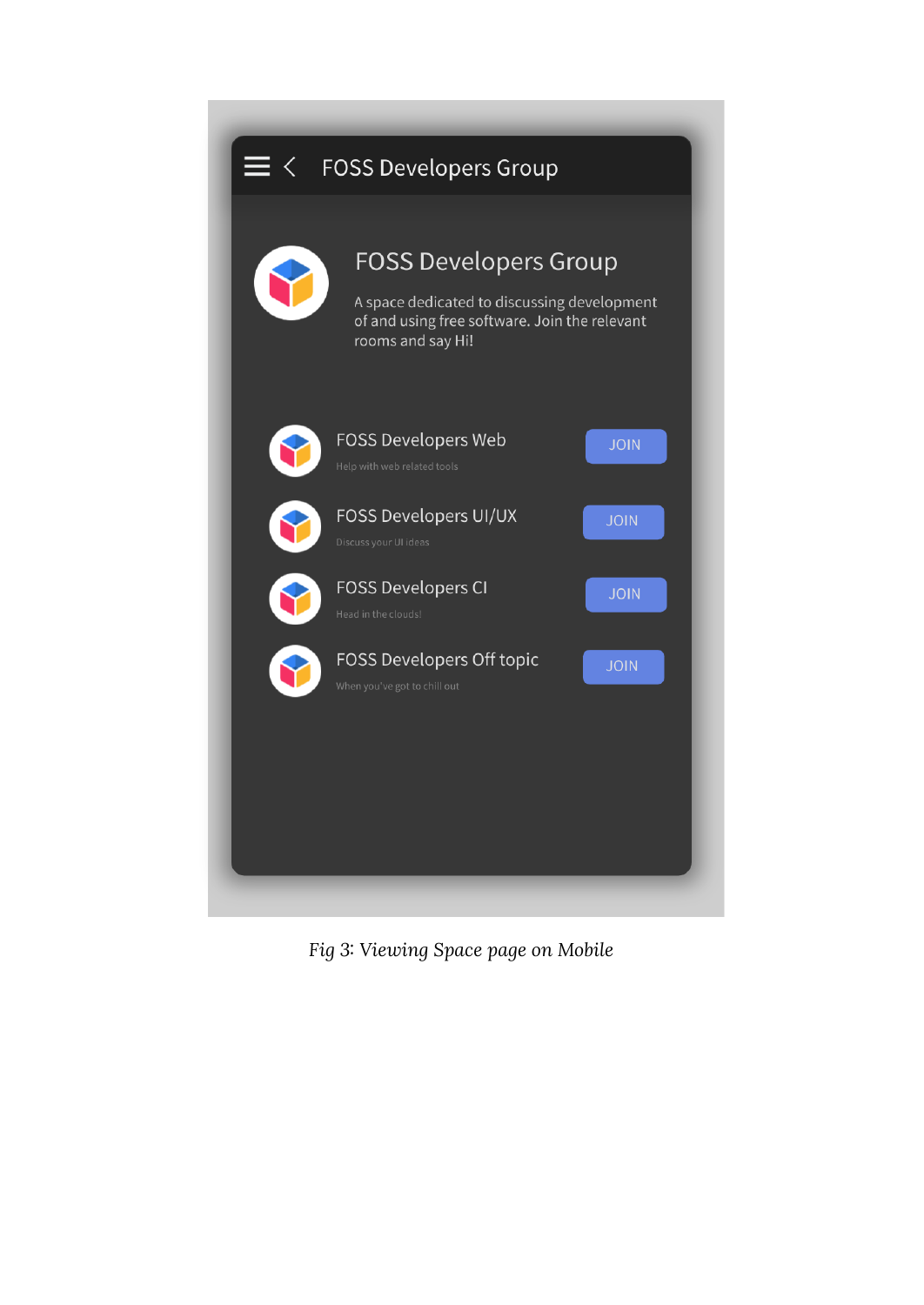| $\prec$                   | <b>FOSS Developers Group</b>                                                                                                                      |  |
|---------------------------|---------------------------------------------------------------------------------------------------------------------------------------------------|--|
|                           | <b>FOSS Developers Group</b><br>A space dedicated to discussing development<br>of and using free software. Join the relevant<br>rooms and say Hi! |  |
| Create a Space            |                                                                                                                                                   |  |
| Space Name<br>Space Topic | <b>Create Space</b>                                                                                                                               |  |
|                           | FOSS Developers Off topic<br><b>JOIN</b><br>When you've got to chill out                                                                          |  |

*Fig 4: Creating Space on Mobile*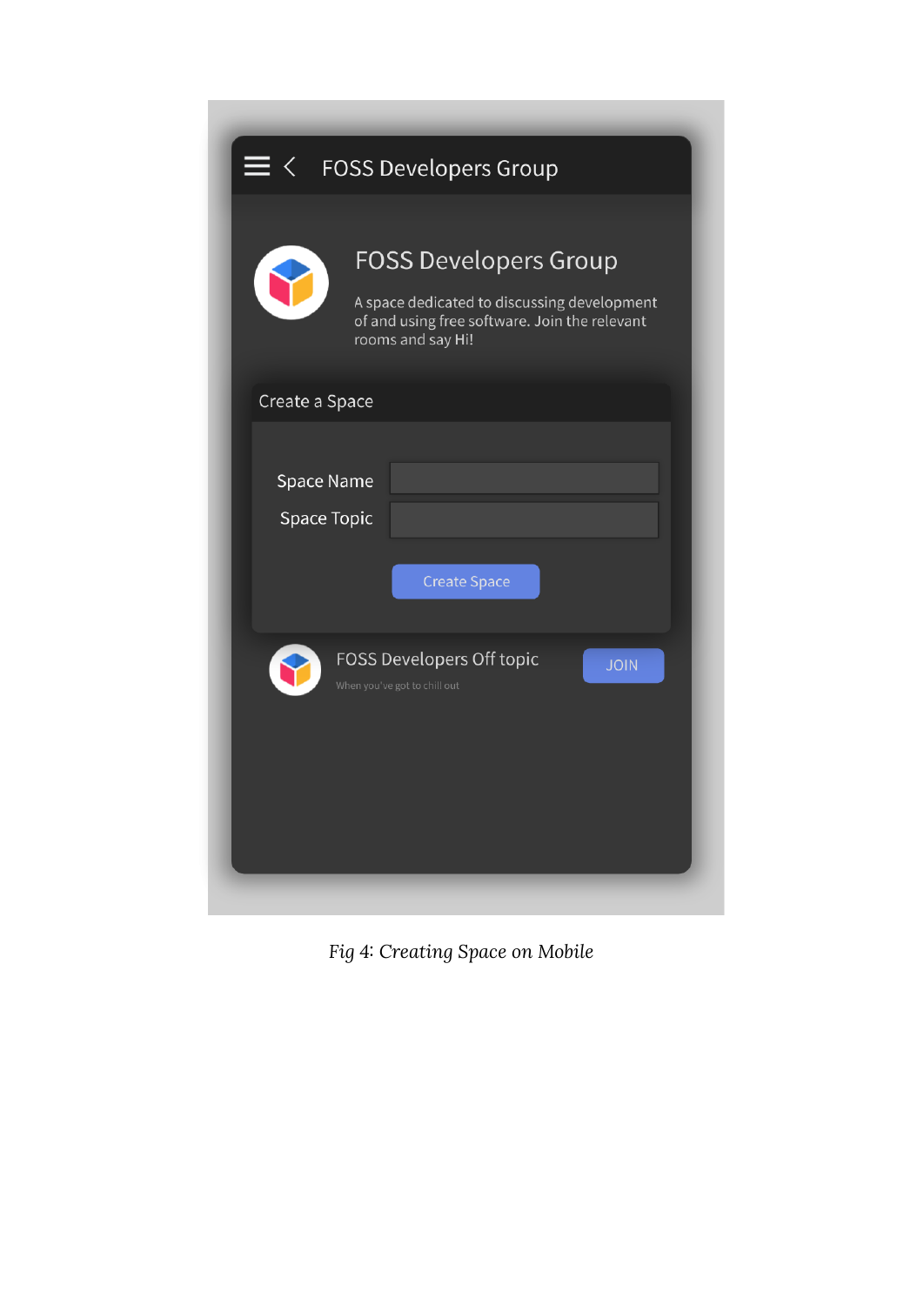# **OTHER PROPOSALS AND TIME COMMITMENT**

**I have submitted no other proposal during Google Summer of Code 2022.** If selected, I shall be available during the entire coding period to work on my project.

I shall be available to work for, on average, 40-50 hours per week. My schedule is flexible, and I am comfortable with working across time zones.

I have summer break, through mid May-July (~10 weeks). My classes will start in August. It will, however, not affect the time I devote to my project. I have already demonstrated the same while working on my Season of KDE project during regular class schedule.

# **BEYOND GSoC**

I want to utilise Google Summer of Code as a platform to quickly get to grips with development on KDE applications. With my knowledge and experience gained during this time, I want to take up more tasks in future and maintain features. The experience will also help me do much needed bug fixes in NeoChat and other KDE applications too.

KDE provides the kind of software that I believe in, and I would be grateful to be a gear in its working.

# **ABOUT ME**

I am Snehit Sah, a second year Computer Engineering undergrad. I have been using FOSS for around 7 years now. I take interest in working on user-facing applications. As a result, in 2020, I started off by contributing to testing and theming on **Endeavour OS**, the distribution I used.

In 2022, as a part of **Season of KDE**, I helped KDE with packaging and CI. I submitted applications to Flathub and updated all packages with metadata to automate updates. Over on KDE Invent, I worked on utilising the same metadata in GitLab CI pipelines, to have the latest dependencies in nightly builds. All through, I made over **150 merged pull requests**.

#### **Contributions to KDE**

1. Improving subtitle display in **NeoChat** <https://x.snehit.dev/neochat-subtitle-pr>